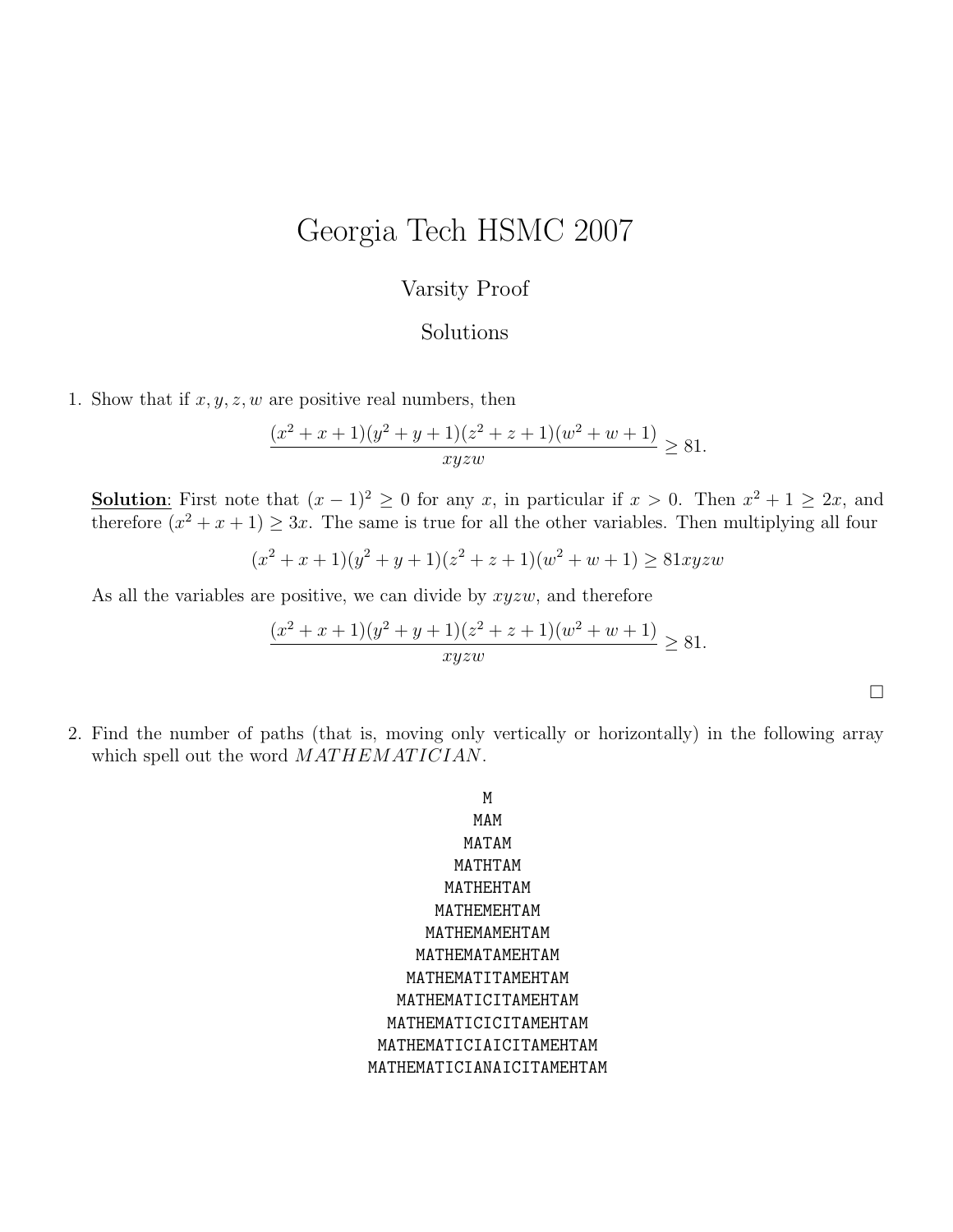Solution: Consider half of the problem as shown below and notice that all such path have to arrive to the same N.

> M MA MAT MATH MATHE MATHEM MATHEMA MATHEMAT MATHEMATI MATHEMATIC MATHEMATICI MATHEMATICIA MATHEMATICIAN

Going backward, you can see that to go from one letter to the previous, there are always two posibilities. Then one has 2 posibilities to go from N to A, two from A to I, and so on. That give us  $2^{12}$  posibilities. Now, on the other half we also have  $2^{12}$  posibilities, and the only mutual path to both sets is the one that is directly vertical. Hence, there are  $2^{13} - 1 = 8191$  different possible paths.

3. Show that in every tetrahedron, there must be at least one vertex at which each of the face angles is acute.

**Solution**: First, note that the sum of all the face angles of a tetrahedron is  $4\pi$ . Now, suppose that ABCD is the tetrahedron. Note that, assuming  $\triangle ABC$  is the largest of the angles from the vertex A, then note that  $\triangle ABC < \triangle ABD + \triangle ACD$ , and therefore  $2\triangle ABC < \triangle BAC + \triangle ABD + \triangle ACD$ , hence the sum of the angles at any given vertex is strictly larger than twice the largest angle. If every vertex has an angle of at least  $\frac{\pi}{2}$ 2 , then the sum S of the angles of the tetrahedron would be  $S > 4 \cdot 2 \cdot \frac{\pi}{2}$ 2  $= 4\pi$ , and this is a contradiction, therefore there is at least one vertex with all its angles acute.

 $\Box$ 

 $\Box$ 

4. Prove that if  $\alpha, \beta$  and  $\gamma$  are the angles of a triangle, then

$$
\tan \alpha + \tan \beta + \tan \gamma = \tan \alpha \tan \beta \tan \gamma
$$